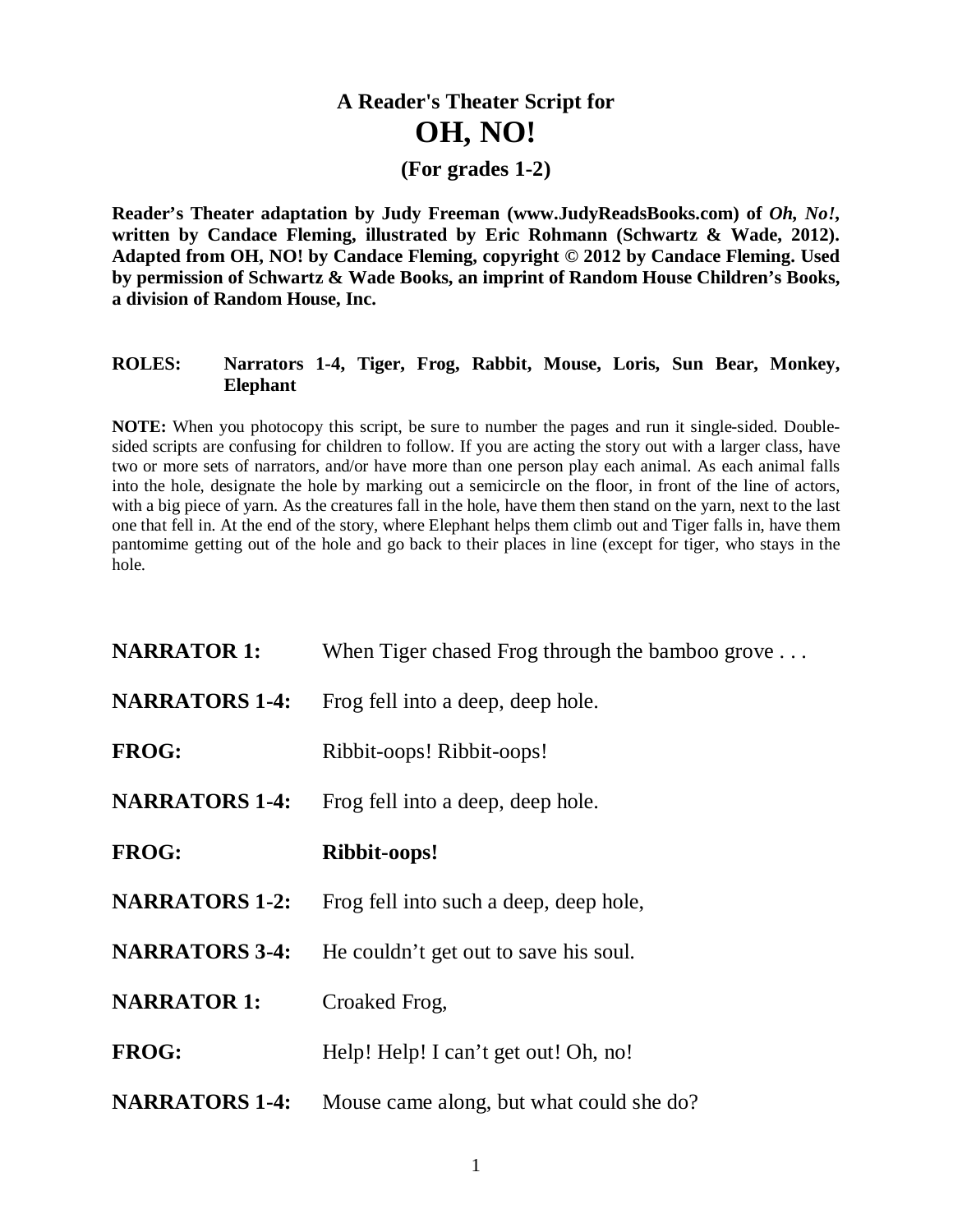| <b>MOUSE:</b>                 | Pippa-eeek! Pippa-eeek!                    |
|-------------------------------|--------------------------------------------|
| <b>NARRATORS 1-4:</b>         | Mouse came to help, but what could she do? |
| <b>MOUSE:</b>                 | Pippa-eeek!                                |
| <b>NARRATORS 1-2:</b>         | Mouse was so small, what could she do?     |
| <b>NARRATOR 2:</b>            | Squeaked Mouse,                            |
| <b>MOUSE:</b>                 | We're trapped! We can't get out!           |
| <b>FROG, MOUSE:</b>           | Oh, no!                                    |
| <b>NARRATORS 1-4:</b>         | Loris inched down from her banyan tree.    |
| <b>LORIS:</b>                 | Soo-slooow! Soo-slooow!                    |
| <b>NARRATORS 1-4:</b>         | Loris inched down from her banyan tree.    |
| <b>LORIS:</b>                 | Soo-slooow!                                |
| <b>NARRATORS 1-2:</b>         | Loris inched down from that high-up tree.  |
| <b>NARRATORS 3-4:</b>         | Then her allergy to cats made her $\dots$  |
| <b>LORIS:</b>                 | <b>ACHOO!</b>                              |
| <b>NARRATORS 3-4:</b>         | Sneeze.                                    |
| <b>NARRATOR 3:</b>            | Sniffled Loris,                            |
| <b>LORIS:</b>                 | Bless me! We can't get out!                |
| FROG, MOUSE,<br><b>LORIS:</b> | Oh, no!                                    |
| <b>NARRATORS 1-4:</b>         | Sun Bear lowered a whopping big branch.    |
| <b>SUN BEAR:</b>              | Grab on! Grab on!                          |
| <b>NARRATORS 1-4:</b>         | Sun Bear lowered a whopping big branch.    |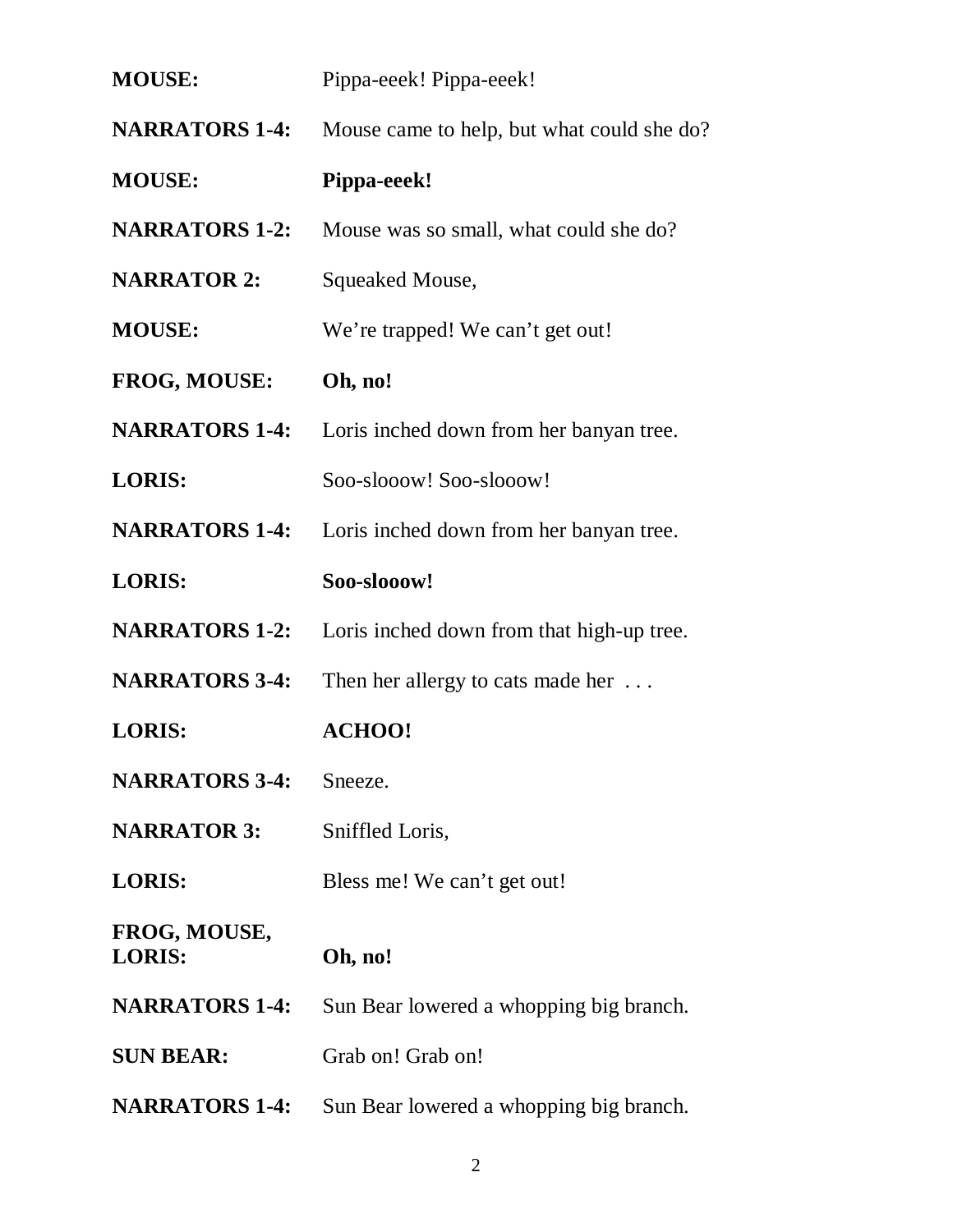| <b>SUN BEAR:</b>                                   | Grab on!                                                           |
|----------------------------------------------------|--------------------------------------------------------------------|
| <b>NARRATORS 1-2:</b>                              | Sun Bear lowered that big, big branch.                             |
| <b>NARRATORS 3-4:</b>                              | But with the weight of all those critters, he teetered<br>tottered |
| <b>SUN BEAR:</b>                                   | <b>CRASHED!</b>                                                    |
| <b>NARRATOR 4:</b>                                 | Grumbled Sun Bear,                                                 |
| <b>SUN BEAR:</b>                                   | Bad luck! We can't get out!                                        |
| FROG, MOUSE,<br>LORIS, SUN BEAR: Oh, no!           |                                                                    |
| <b>NARRATORS 1-4:</b>                              | Monkey swung by on his kudzu vine.                                 |
| <b>MONKEY:</b>                                     | Wheee-haaaa! Wheee-haaaa!                                          |
| <b>NARRATORS 1-4:</b>                              | Monkey swung by on his kudzu vine.                                 |
|                                                    |                                                                    |
| <b>MONKEY:</b>                                     | Wheee-haaaa!                                                       |
| <b>NARRATORS 1-2:</b>                              | He was having such fun on his kudzu vine,                          |
| <b>NARRATORS 3-4:</b>                              | He didn't see that tree in time.                                   |
| <b>NARRATOR 1:</b>                                 | Groaned Monkey,                                                    |
| <b>MONKEY:</b>                                     | Ouch! Ow! We can't get out!                                        |
| FROG, MOUSE,<br>LORIS, SUN BEAR,<br><b>MONKEY:</b> | Oh, no!                                                            |
| <b>NARRATORS 1-4:</b>                              | Now Tiger slunk out and licked his teeth.                          |
| <b>TIGER:</b>                                      | Slop-slurp! Slop-slurp!                                            |
| <b>NARRATORS 1-4:</b>                              | Tiger stepped out and licked his teeth.                            |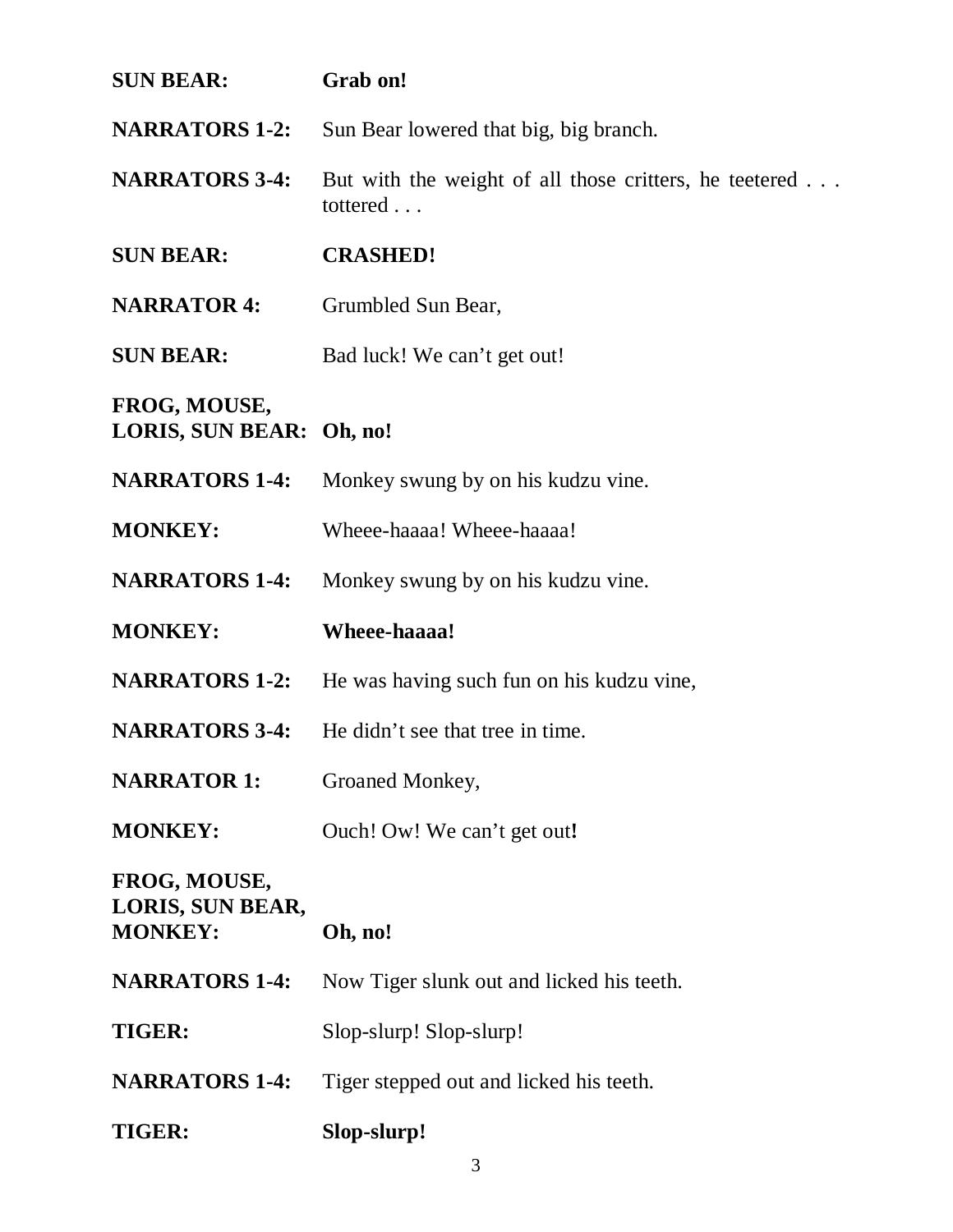| <b>NARRATORS 1-2:</b>                              | Tiger narrowed his eyes and licked his teeth.                                           |
|----------------------------------------------------|-----------------------------------------------------------------------------------------|
| <b>NARRATORS 3-4:</b>                              | He smiled at the sight of his tasty feast.                                              |
| <b>NARRATOR 2:</b>                                 | Drawled Tiger,                                                                          |
| <b>TIGER:</b>                                      | I'm here to help you out.                                                               |
| FROG, MOUSE,<br>LORIS, SUN BEAR,<br><b>MONKEY:</b> | Oh, no!                                                                                 |
| <b>NARRATORS 1-4:</b>                              | Then the ground bumble-rumbled and began to shake.                                      |
| <b>ELEPHANT:</b>                                   | BA-BOOM! BA-BOOM!                                                                       |
| <b>NARRATORS 1-4:</b>                              | The ground bumble-rumbled and began to quake.                                           |
| <b>ELEPHANT:</b>                                   | <b>BA-BOOM!</b>                                                                         |
| <b>NARRATORS 1-2:</b>                              | The ground bumble-rumbled and quake-shake-quaked.                                       |
| <b>NARRATORS 3-4:</b>                              | And look who came to help them escape                                                   |
| FROG, MOUSE,<br>LORIS, SUN BEAR,<br><b>MONKEY:</b> | <b>Elephant! Whoopee! Hooray!</b> (Elephant helps them out<br>of hole; Tiger falls in.) |
| <b>TIGER:</b>                                      | Oh, no!                                                                                 |
| <b>NARRATORS AND</b><br><b>ANIMALS:</b>            | Tiger fell into the deep, deep hole.                                                    |
| <b>TIGER:</b>                                      | Grrr-owwwl! Grrr-owwwl!                                                                 |
| <b>NARRATORS AND</b><br><b>ANIMALS:</b>            | Tiger fell into the deep, deep hole.                                                    |
| <b>TIGER:</b>                                      | Grrr-owwwl!                                                                             |
| <b>NARRATORS 1-2:</b>                              | Tiger fell into such a deep hole,                                                       |